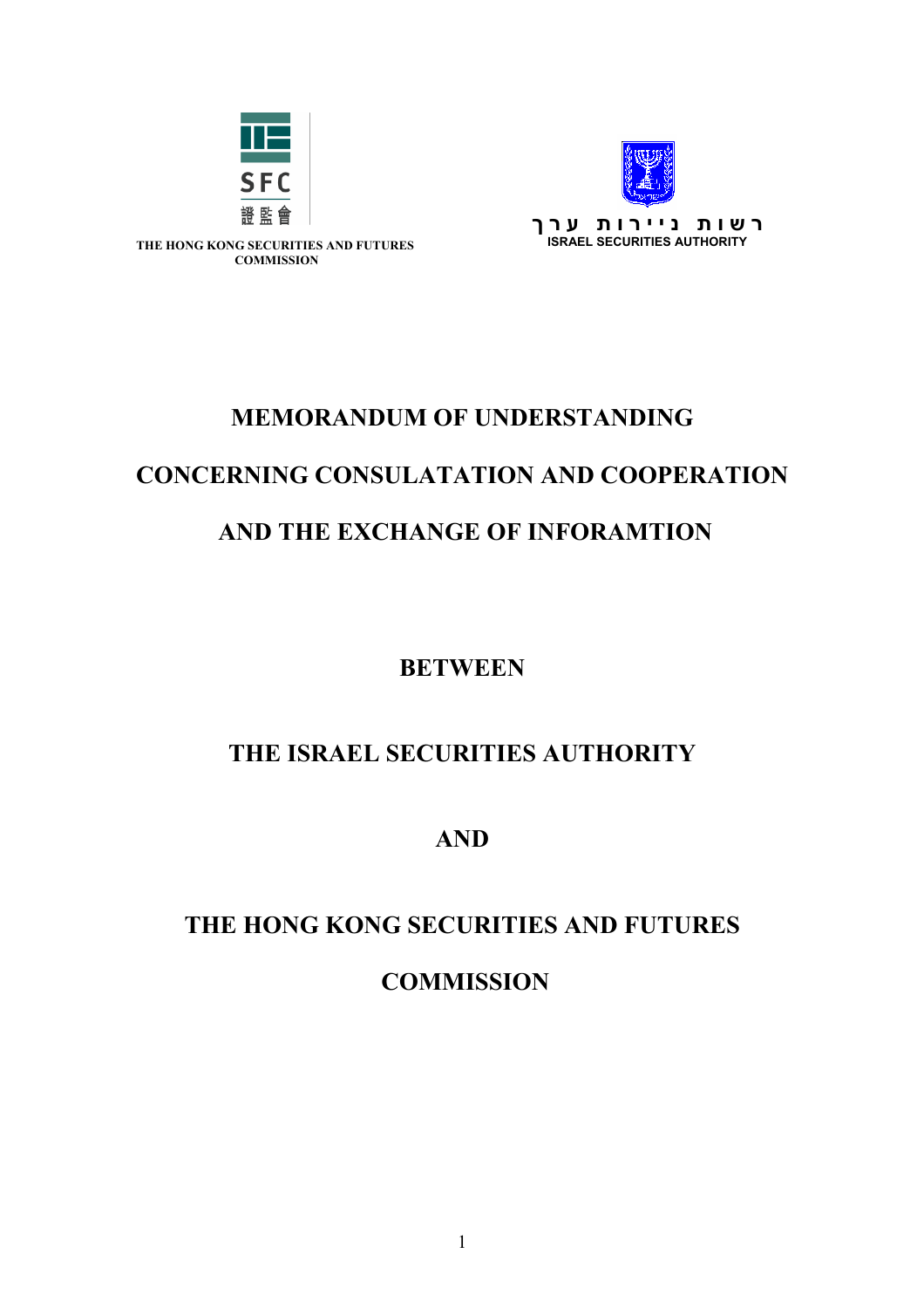#### **PURPOSE**

Considering the increasing international activity in the securities and derivatives markets, and the corresponding need for mutual cooperation and consultation between the Israel Securities Authority and the Hong Kong Securities and Futures Commission to ensure compliance with, and enforcement of, their securities and derivatives Laws and Regulations;

Desiring to provide each other with the fullest mutual assistance possible to facilitate the performance of the functions with which they are entrusted within their respective jurisdictions to enforce or secure compliance with their Laws and Regulations as those terms are defined herein,

The Israel Securities Authority and the Hong Kong Securities and Futures Commission have reached the following understanding:

#### *DEFINITIONS*

For the purposes of this Memorandum of Understanding:

- 1. "Authority" means the Israel Securities Authority or the Hong Kong Securities and Futures Commission (together they are hereinafter referred to as "the Authorities").
- 2. "Requested Authority" means the Authority to whom a request for assistance is made under this Memorandum of Understanding.
- 3. "Requesting Authority" means the Authority making a request for assistance under this Memorandum of Understanding.
- 4. "Laws and Regulations" means the provisions of the laws of the jurisdictions of the Authorities, the regulations promulgated thereunder, and other regulatory requirements that fall within the competence of the Authorities, concerning the following:
	- (a) insider dealing, market manipulation, misrepresentation of material information and other fraudulent or manipulative practices relating to securities and derivatives, including solicitation practices, handling of investor funds and customer orders;
	- (b) the registration, issuance, offer, or sale of securities and derivatives, and reporting requirements related thereto;
	- (c) market intermediaries, including investment and trading advisers who are required to be licensed or registered, collective investment schemes, brokers, dealers, and transfer agents; and
	- (d) markets, exchanges, and clearing and settlement entities.
- 5. "Person" means a natural or legal person, or unincorporated entity or association, including corporations and partnerships.

#### **MUTUAL ASSISTANCE AND THE EXCHANGE OF INFORMATION**

- 6. General Principles regarding Mutual Assistance and the Exchange of Information
	- (a) This Memorandum of Understanding sets forth the Authorities' intent with regard to mutual assistance and the exchange of information for the purpose of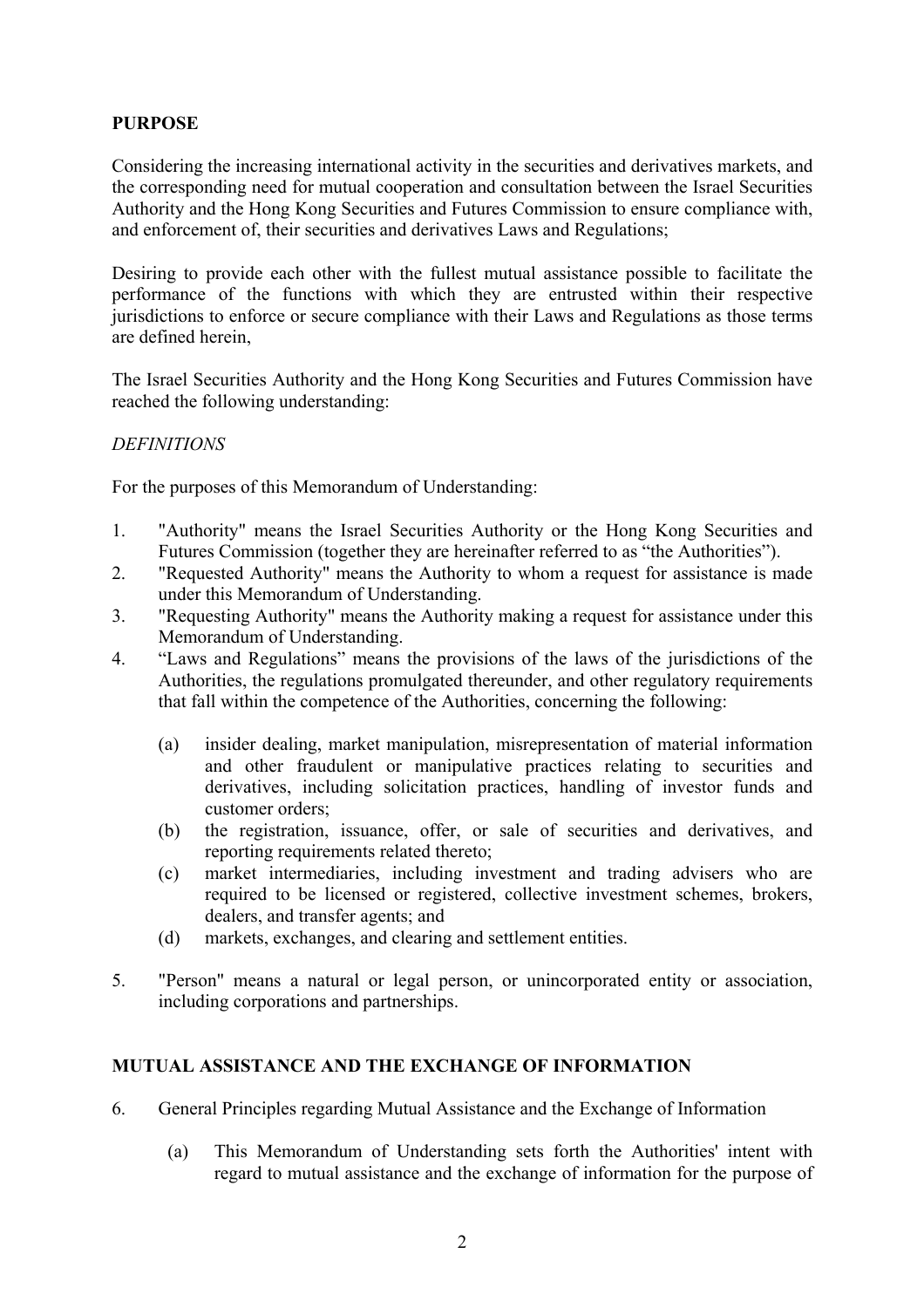enforcing and securing compliance with the respective Laws and Regulations of the jurisdictions of the Authorities. The provisions of this Memorandum of Understanding are not intended to create legally binding obligations or supersede domestic Laws and Regulations.

- (b) This Memorandum of Understanding does not authorize or prohibit an Authority from taking measures other than those identified herein to obtain information necessary to ensure enforcement of, or compliance with, the Laws and Regulations applicable in its jurisdiction.
- (c) This Memorandum of Understanding does not confer upon any Person not an Authority, the right or ability, directly or indirectly to obtain, suppress or exclude any information or to challenge the execution of a request for assistance under this Memorandum of Understanding.
- (d) The Authorities recognize the importance and desirability of providing mutual assistance and exchanging information for the purpose of enforcing, and securing compliance with, the Laws and Regulations applicable in their respective jurisdictions. A request for assistance may be denied by the Requested Authority:
	- (i) where the request would require the Requested Authority to act in a manner that would violate domestic Laws and Regulations;
	- (ii) where judicial proceedings for the imposition of criminal penalties have already been initiated in the jurisdiction of the Requested Authority, in respect of the same actions and against the same persons, or, on the grounds that the provision of assistance might result in a judicial or administrative sanction being imposed, where a non-appealable judicial or administrative sanction has already been imposed, in the jurisdiction of the Requested Authority, in respect of the same actions and against the same persons.
	- (iii) where the request is not made in accordance with the provisions of this Memorandum of Understanding; or
	- (iv) where communication of the information might adversely affect the sovereignty, security or public policy of the State of the Requested Authority.

Nothing in this provision shall prevent the requested authority from refusing a request in accordance with its own domestic Laws and Regulations.

Where a request for assistance is denied, or where assistance is not available under domestic Laws and Regulations, the Requested Authority will provide the reasons for not granting the assistance and consult pursuant to paragraph 12.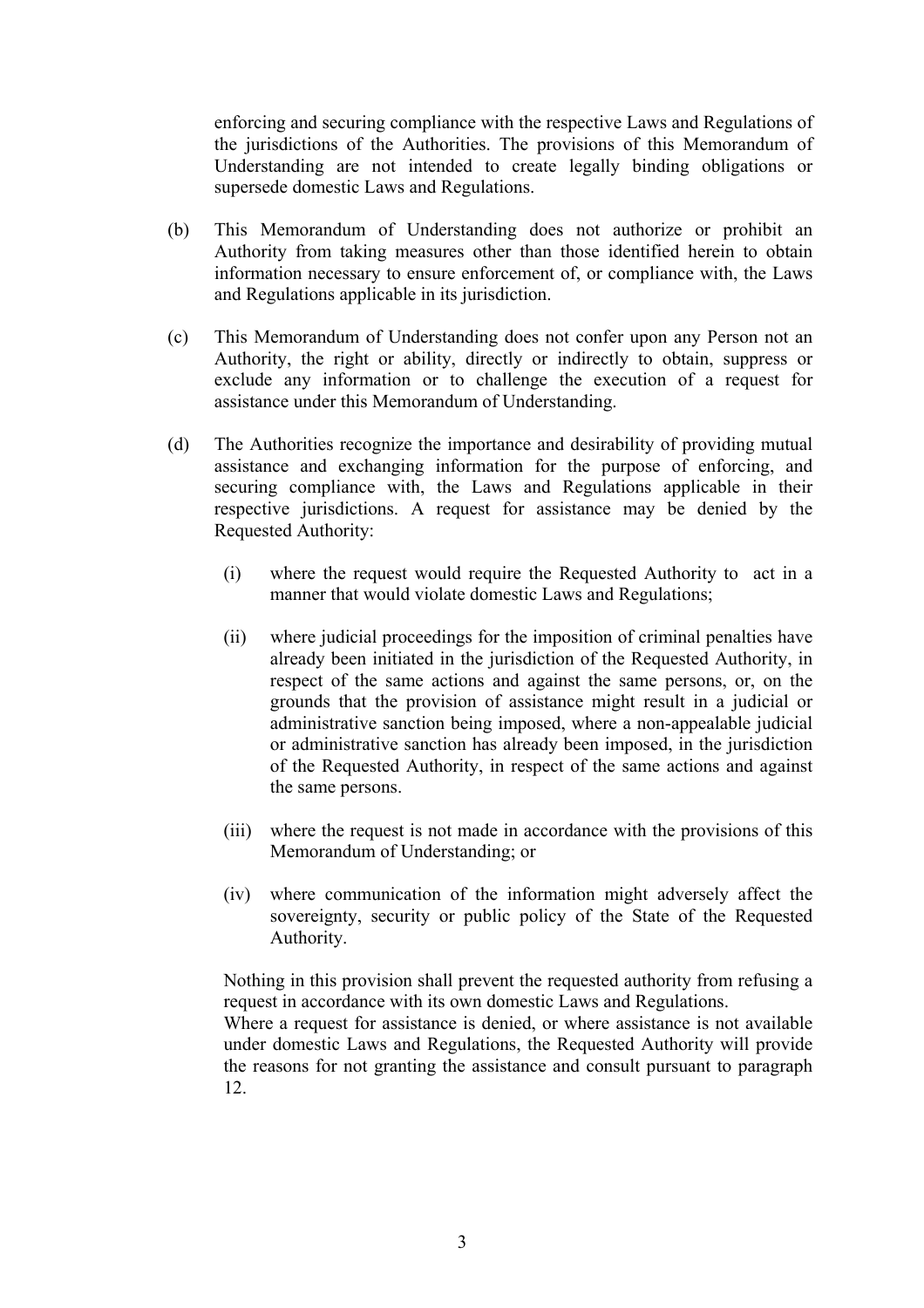- 7. Scope of Assistance
	- (a) The Authorities will, within the framework of this Memorandum of Understanding, provide each other with the fullest assistance permissible to secure compliance with the respective Laws and Regulations of the Authorities.
	- (b) The assistance available under this Memorandum of Understanding may include, but is not limited to:
		- (i) providing information and documents held in the files of the Requested Authority regarding the matters set forth in the request for assistance;
		- (ii) obtaining information, documents or copies thereof regarding the matters set forth in the request for assistance, including:
			- contemporaneous records sufficient to reconstruct all securities and derivatives transactions, including records of all funds and assets transferred into and out of bank and brokerage accounts relating to these transactions;
			- records that identify: the beneficial owner and controller, and for each transaction, the account holder; the amount purchased or sold; the time of the transaction; the price of the transaction; and the individual and the bank or broker and brokerage house that handled the transaction; and
			- information identifying persons who beneficially own or control nonnatural Persons organized in the jurisdiction of the Requested Authority.
		- (iii) In accordance with Paragraph 9(d), taking or compelling a Person's statement, or, where permissible, testimony under oath, regarding the matters set forth in the request for assistance.
	- (c) Assistance will not be denied based on the fact that the type of conduct under investigation would not be a violation of the Laws and Regulations of the Requested Authority.
- 8. Requests For Assistance
	- (a) Requests for assistance shall be made in writing, in such form as may be agreed by the Authorities from time to time, and will be addressed to the Requested Authority's contact office listed in the attached Appendix.
	- (b) Requests for assistance will include the following:
		- (i) a description of the facts underlying the investigation that are the subject of the request, and the purpose for which the assistance is sought;
		- (ii) a description of the assistance sought by the Requesting Authority and why the information sought will be of assistance;
		- (iii) any information known to, or in the possession of, the Requesting Authority that might assist the Requested Authority in identifying either the Persons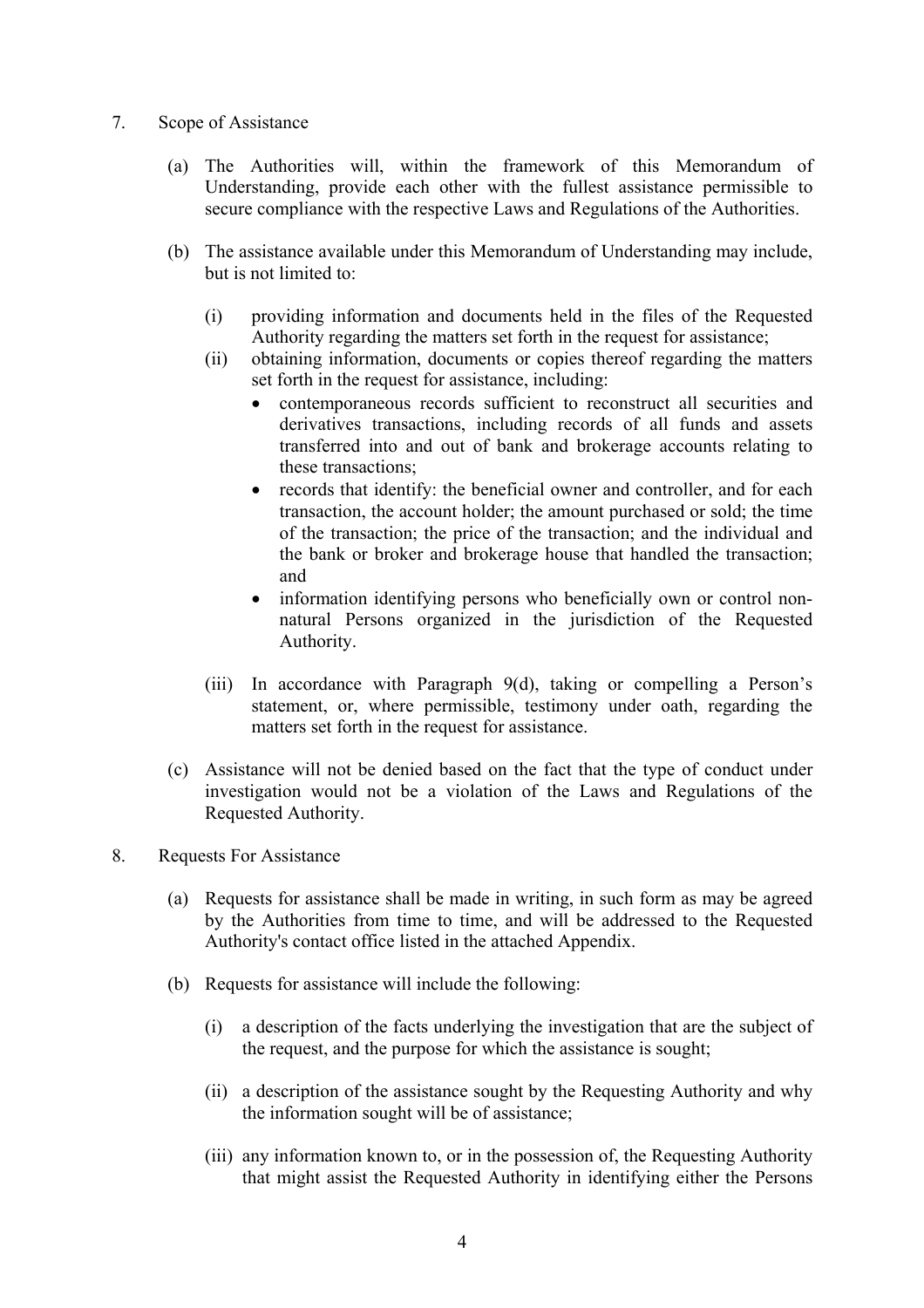believed to possess the information or documents sought or the places where such information may be obtained;

- (iv) an indication of any special precautions that should be taken in collecting the information due to investigatory considerations, including the sensitivity of the information; and
- (v) the Laws and Regulations that may have been violated and that relate to the subject matter of the request, translated into the English language
- (c) In urgent circumstances, requests for assistance may be transmitted by telephone or facsimile, provided such communication is confirmed through an original, signed document.
- 9. Execution of Requests for Assistance
	- (a) To the extent permitted by its Laws and Regulations, the Requested Authority will provide the Requesting Authority, upon request, with information, documents or copies thereof held in its files, within a reasonable period of time. The Requested Authority shall use the relevant means at its disposal for the execution of the request. The Authorities shall consult and agree on the types of enquiry that may be necessary for the execution of a request.
	- (b) Upon request, the Requested Authority will require the production of documents or copies thereof identified in 7(b)(ii) from (i) any Person designated by the Requesting Authority, or (ii) any other Person who may possess the requested information or documents. Upon request, the Requested Authority will obtain other information relevant to the request.
	- (c) Upon request, the Requested Authority will seek responses to questions and/or a statement (or where permissible, testimony under oath) from any Person involved, directly or indirectly, in the activities that are the subject matter of the request for assistance or who is in possession of information that may assist in the execution of the request.
	- (d) Unless otherwise arranged by the Authorities, information, documents or copies thereof requested under this Memorandum of Understanding will be gathered in accordance with the procedures applicable in the jurisdiction of the Requested Authority and by persons designated by the Requested Authority. Where permissible under the Laws and Regulations of the jurisdiction of the Requested Authority, a representative of the Requesting Authority may be present at the taking of statements and testimony and may provide, to a designated representative of the Requested Authority, specific questions to be asked of any witness. To the extent permitted by its Laws and Regulations, the Requesting Authority shall provide the Requested Authority with such further assistance as may reasonably be required for the efficient execution of the request including the provision of further information as to the circumstances surrounding the request, or other resources.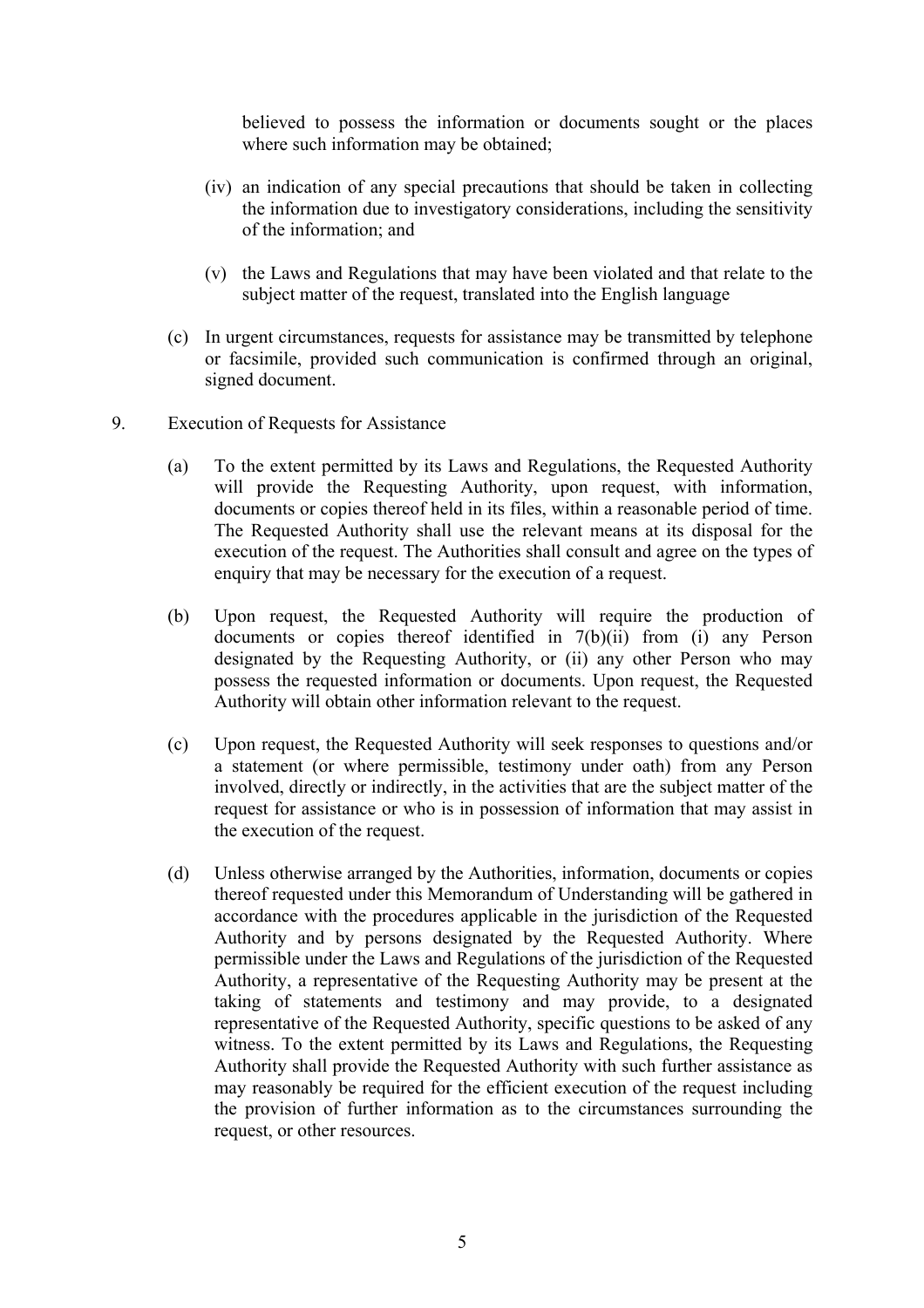- (e) If it appears to the Requested Authority that the response to a request for assistance under this Memorandum of Understanding will incur substantial costs, the Requested Authority may call for the establishment of a cost sharing arrangement before continuing to respond to such a request.
- (f) In urgent circumstances, the response to requests for assistance may be transmitted by telephone or facsimile, provided such communication is confirmed through an original, signed document.
- 10. Permissible Uses of Information
	- (a) The Requesting Authority may use non-public information and non-public documents furnished in response to a request for assistance under this Memorandum of Understanding solely for:
		- (i) the purposes set forth in the request for assistance, including ensuring compliance with the Laws and Regulations related to the request; and
		- (ii) a purpose within the general framework of the use stated in the request for assistance, including conducting a civil or administrative enforcement proceeding, assisting in a self regulatory organization's surveillance or enforcement activities (insofar as it is involved in the supervision of trading or conduct that is the subject of the request), assisting in a criminal prosecution, or conducting any investigation for any general charge applicable to the violation of the provision specified in the request where such general charge pertains to a violation of the Laws and Regulations administered by the Requesting Authority. This use may include enforcement proceedings which are public.
	- (b) If a Requesting Authority intends to use information furnished under this Memorandum of Understanding for any purpose other than those stated in Paragraph 10(a), it must obtain the prior written consent of the Requested Authority. If the Requested Authority consents to the use of the information for purposes other than those stated, it may subject its consent to certain conditions. Nothing in this provision shall obligate the Requested Authority to furnish documents and information in violation of its own domestic Laws and Regulations.
	- (c) The Authorities to which unsolicited information is supplied will use this information solely for the purposes stated in the transmission letter or for the purposes of administrative proceedings or for the discharge of the obligation to report to judicial authorities. If this information is used for the purpose of initiating, conducting or assisting in a criminal procedure, it must obtain the prior written consent of the providing Authority.
- 11. Confidentiality
	- (a) Each Authority will keep confidential requests made under this Memorandum of Understanding, the contents of such requests and the information received under this Memorandum of Understanding, as well as the matters arising under this Memorandum of Understanding, including consultations between the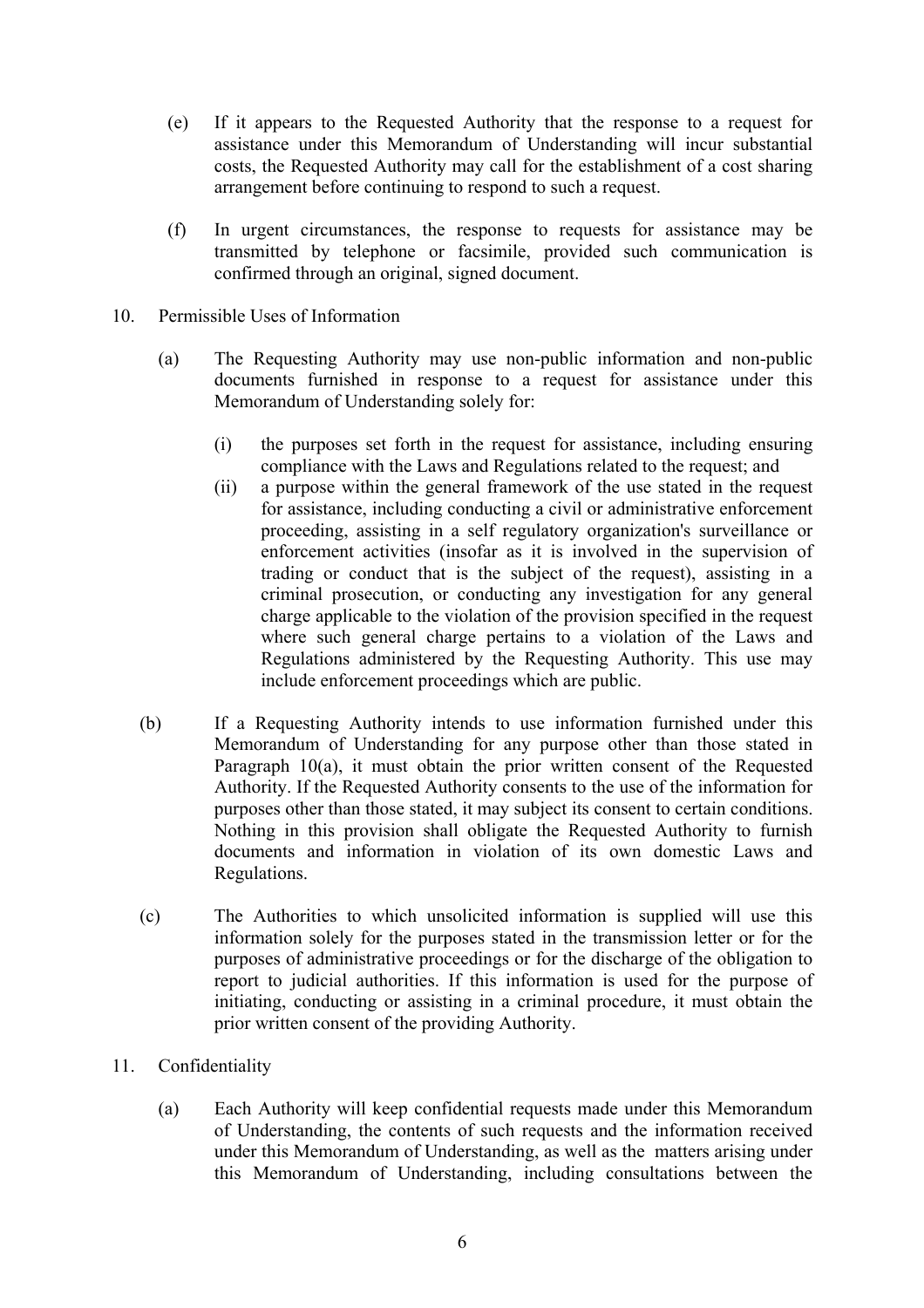Authorities, and unsolicited assistance. After consultation with the Requesting Authority, the Requested Authority may disclose the fact that the Requesting Authority has made the request if such disclosure is required to carry out the request.

- (b) The Requesting Authority will not disclose non-public documents and information received under this Memorandum of Understanding, except as contemplated by paragraph 10(a) or in response to a legally enforceable demand according to its Laws and Regulations. In the event of a legally enforceable demand, the Requesting Authority will notify the Requested Authority prior to complying with the demand, and will assert such appropriate legal exemptions or privileges with respect to such information as may be available. The Requesting Authority will use its best efforts to protect the confidentiality of non-public documents and information received under this Memorandum of Understanding.
- (c) Prior to providing information to a self-regulatory organization in accordance with paragraph  $10(a)(ii)$ , the Requesting Authority will ensure that the selfregulatory organization is able and will comply on an ongoing basis with the confidentiality provisions set forth in paragraphs 11(a) and (b) of this Memorandum of Understanding, and that the information will be used only in accordance with paragraph 10(a) of this Memorandum of Understanding, and will not be used for competitive advantage.
- (d) If an Authority decides to make public an administrative or a disciplinary sanction within the course of its duties, it may, with the written consent of the Authority providing the information, indicate that the successful outcome of the case has been achieved with the aid of the international co-operation mechanisms provided for in this Memorandum of Understanding.
- 12. Consultation Regarding Mutual Assistance and the Exchange of Information
	- (a) This Memorandum of Understanding may be amended or modified by mutual consent. Any amendment or modification of this Memorandum of Understanding shall follow the same procedures as its entry into force.
	- (b) The Authorities will consult periodically with each other regarding this Memorandum of Understanding about matters of common concern with a view to improving its operation and resolving any issues that may arise. In particular, the Authorities will consult in the event of:
		- (i) a significant change in market or business conditions or in legislation where such change is relevant to the operation of this Memorandum of Understanding;
		- (ii) a demonstrated change in the willingness or ability of an Authority to meet the provisions of this Memorandum of Understanding; and
		- (iii) any other circumstance that makes it necessary or appropriate to consult, amend or extend this Memorandum of Understanding in order to achieve its purposes.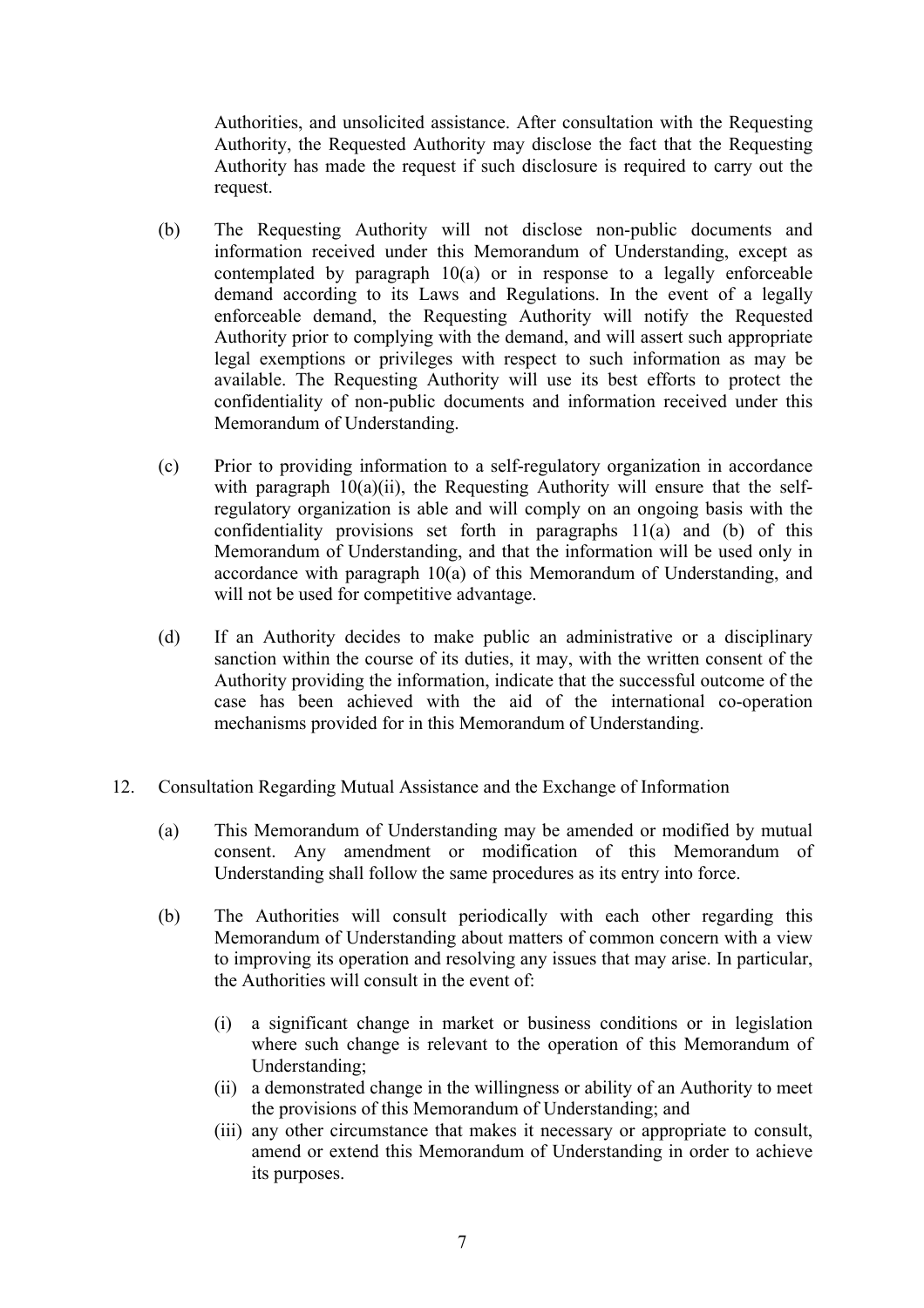- (c) The Requesting Authority and the Requested Authority will consult with one another in matters relating to specific requests made pursuant to this Memorandum of Understanding (e.g., where a request may be denied, or if it appears that responding to a request will involve a substantial cost). The Authorities will define the terms herein in accordance with the relevant Laws and Regulations of the jurisdiction of the Requesting Authority unless such definition would require the Requested Authority to exceed its legal authority or otherwise be prohibited by the laws applicable in the jurisdiction of the Requested Authority. In such case, the Requesting and Requested Authorities will consult.
- 13. Unsolicited Assistance

Each Authority will make all reasonable efforts to provide, without prior request, the other Authority with any information that it considers is likely to be of assistance to the other Authority in securing compliance with Laws and Regulations applicable in its jurisdiction.

#### **FINAL PROVISIONS**

14. Publication

This Memorandum of Understanding may be published.

15. Effective Date

 This Memorandum of Understanding shall be signed by the ISA in Jerusalem and by the SFC in Hong Kong. Following the signature of this Memorandum of Understanding, the Authorities shall notify each other, in writing, of the completion of the signature of this Memorandum of Understanding. This Memorandum of Understanding shall enter into force on the date of receipt of the latter notification of signature by the Authorities.

- 16. Termination
	- (a) Each Authority may terminate its participation in this Memorandum of Understanding at any time by giving at least 30 days prior written notice to the other Authority.
	- (b) In the event that an Authority decides to terminate its participation in this Memorandum of Understanding, cooperation and assistance in accordance with this Memorandum of Understanding will continue until the expiration of 30 days after that Authority gives written notice to the other Authority of its intention to discontinue cooperation and assistance hereunder. If an Authority gives a termination notice, cooperation and assistance in accordance with this Memorandum of Understanding will continue with respect to all requests for assistance that were made, or information provided, before the effective date of notification (as indicated in the notice but no earlier than the date the notice is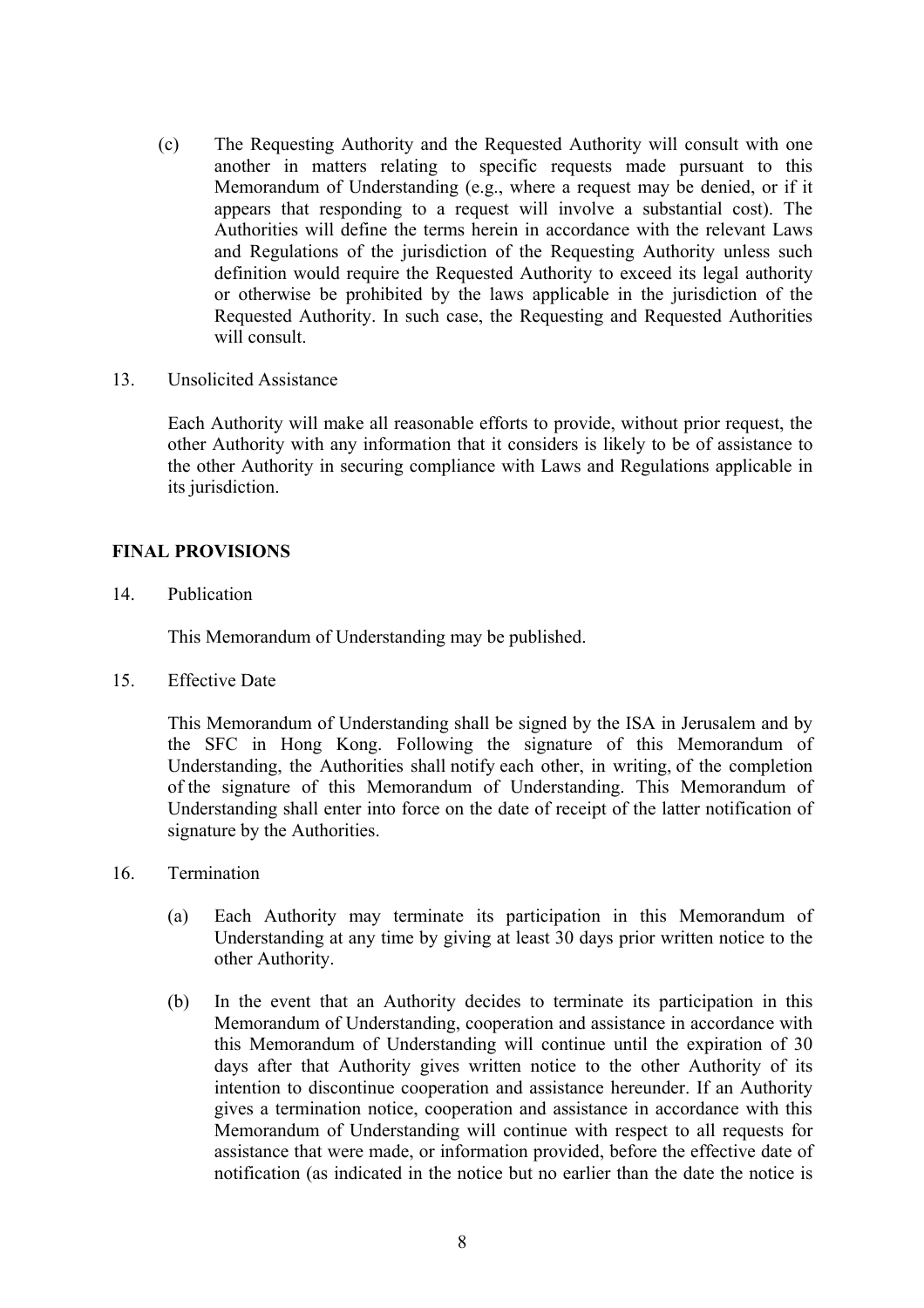sent) until the Requesting Authority terminates the matter for which assistance was requested.

(c) In the event of the termination of an Authority's participation in the Memorandum of Understanding, whether under the provisions of 16(a) or 16(b), information obtained under this Memorandum of Understanding will continue to be treated confidentially in the manner prescribed under Article 11 of this Memorandum of Understanding.

Done at Jerusalem and Hong Kong in duplicate in Hebrew and English, all texts being equally authentic.

*[Signature page follows]*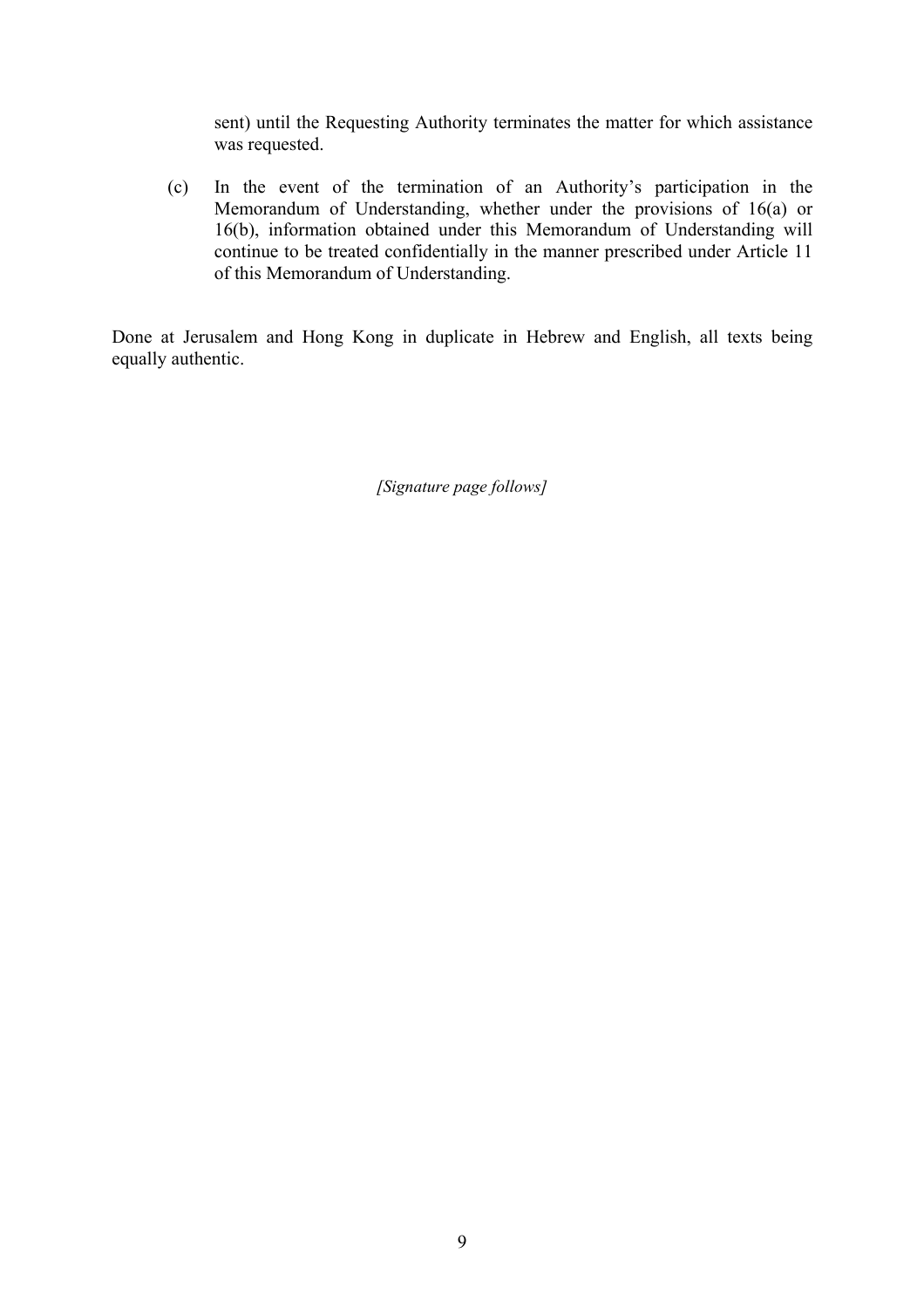#### **[Signature page of the Memorandum of Understanding between the Israel Securities Authority and the Hong Kong Securities and Futures Commission]**

#### **Israel Securities Authority**

Date and Place:

Jerusalem

Moshe Tery, Chairman

#### **Hong Kong Securities and Futures Commission**

Date and Place:

Hong Kong

Mr. Martin Wheatley, Chairman